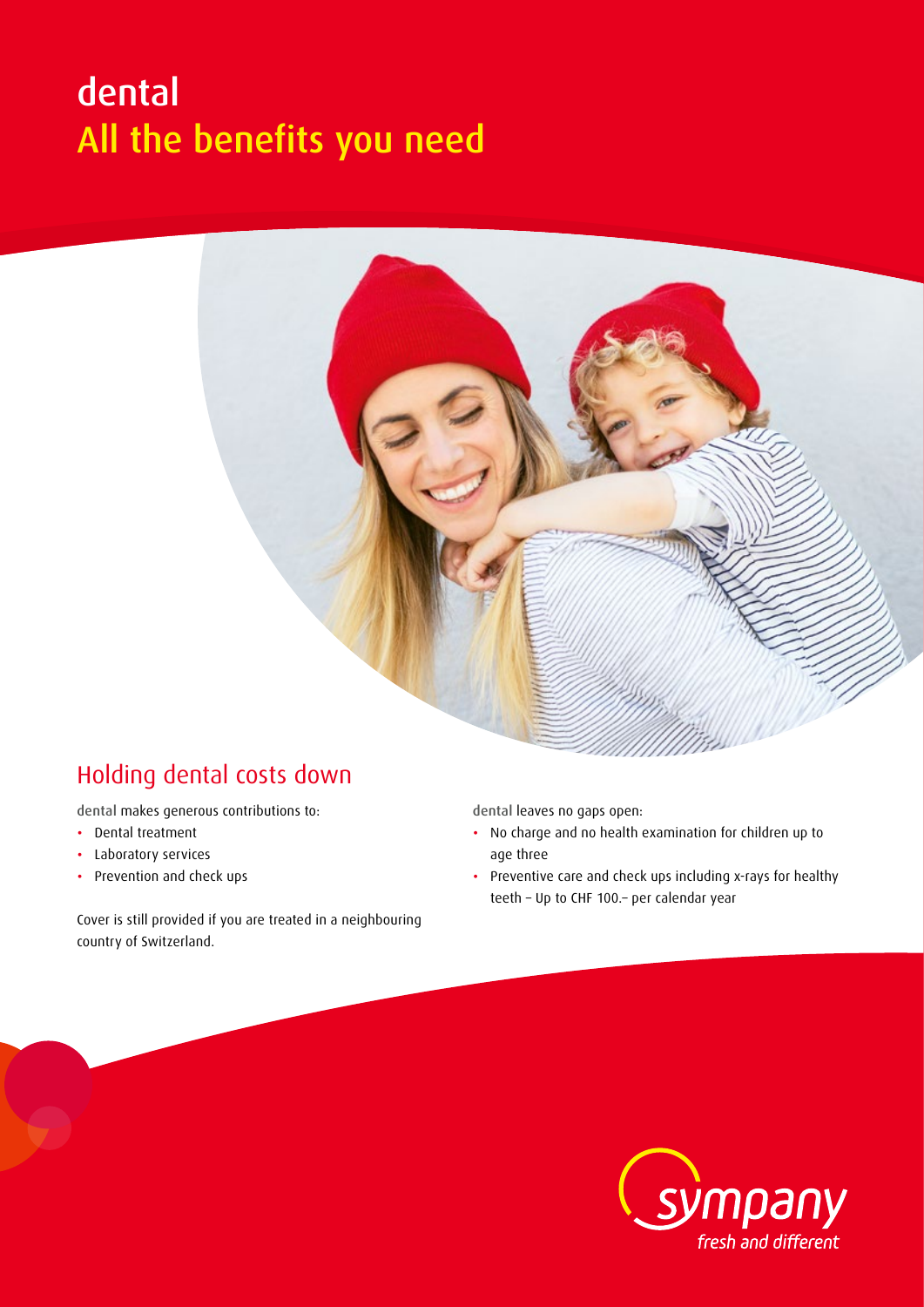# dental All the benefits you need

## Comprehensive and dependable

Normally, entitlement to dental benefits already begins after 6 months. For prosthetic treatment, such as crowns, bridges, dentures, pivot teeth, treatment of poor tooth and jaw positions etc, the waiting time is twelve months.

The insurance can only be taken out and managed in conjunction with at least one of the following insurance: basic, plus, premium, hospita, salto, general supplement or private supplement.

### Which gap do you wish to fill? Monthly premiums in CHF from 1.1.2017

| <b>Monthly premium</b>                 | Age     |         |          |           |           |       |       |       |       |                                         |        |                               |        |        |
|----------------------------------------|---------|---------|----------|-----------|-----------|-------|-------|-------|-------|-----------------------------------------|--------|-------------------------------|--------|--------|
| Insurance cover                        | $0 - 3$ | $4 - 5$ | $6 - 10$ | $11 - 15$ | $16 - 18$ |       |       |       |       | $19-25$ $26-30$ $31-35$ $36-40$ $41-45$ |        | $46 - 50$ $51 - 55$ $56 - 60$ |        | >60    |
| 50%, maximum CHF 1'000.-/calendar year | free    | 4.50    | 7.00     | 17.00     | 17.00     | 15.50 | 22.00 | 24.00 | 26.00 | 30.50                                   | 32.00  | 33.50                         | 35.00  | 36.00  |
| 75%, maximum CHF 1'500.-/calendar year | free    | 8.00    | 13.00    | 30.50     | 30.50     | 27.50 | 39.50 | 43.00 | 47.00 | 55.00                                   | 58.00  | 60.50                         | 63.00  | 65.00  |
| 75%, maximum CHF 5'000.-/calendar year | free    | 16.00   | 26.50    | 62.50     | 62.50     | 56.50 | 81.00 | 89.00 | 96.50 | 113.50                                  | 119.00 | 124.50                        | 129.50 | 133.50 |

You may choose between these dental variants:



Telephone 0800 455 455 www.sympany.ch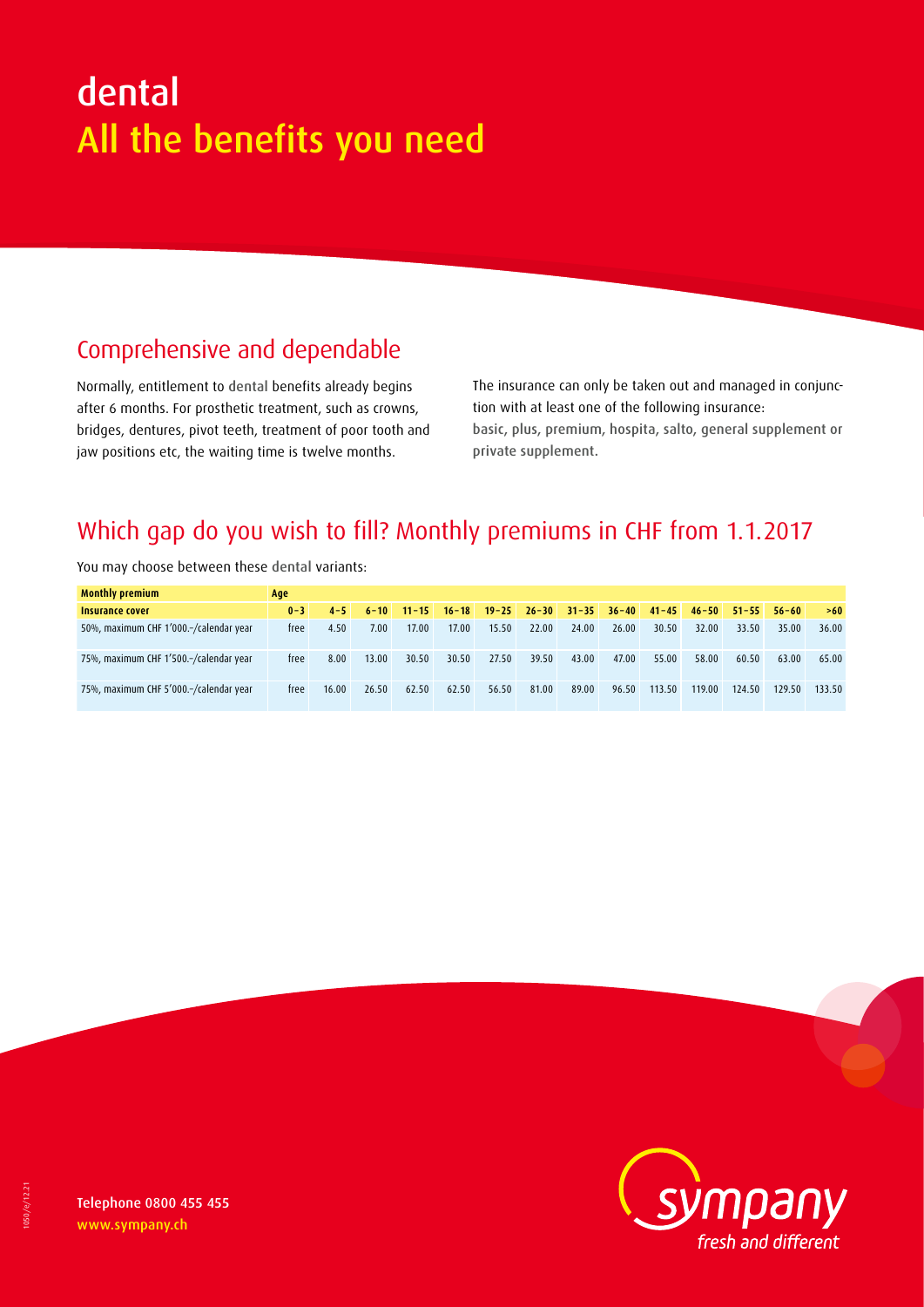### Application for dental insurance

Please send the completed form to: Sympany, Verkauf und Betreuung, Postfach, 4002 Basel

Received on:

Insurance number:

#### **1. Personal particulars**

| Surname:<br>(for married couples, please indicate both surnames)     | Date of birth:              |  |  |  |  |  |  |  |
|----------------------------------------------------------------------|-----------------------------|--|--|--|--|--|--|--|
| Forename:                                                            | Telephone (daytime number): |  |  |  |  |  |  |  |
| Street/number:<br>Post code/place:                                   | female<br>male              |  |  |  |  |  |  |  |
| Main family policy/policyholder<br>(surname/forename/date of birth): |                             |  |  |  |  |  |  |  |

#### **2. Insurance variant**

#### Please mark a cross against the desired variant.

| <b>Insurance cover</b>                    | Premium/Month |
|-------------------------------------------|---------------|
| 50%, maximum CHF 1'000.-/calendar year    |               |
| 75%, maximum CHF 1'500.-/calendar year    |               |
| 75%, maximum CHF 5'000 .- / calendar year |               |
|                                           |               |

#### **3. Starting date of insurance**

I wish dental cover to begin on

#### **4. Payment**

| Complete only if this information is not yet known to Sympany.                                                                                                  |               | Premium account (direct debit)<br>Refunds <b>Nation</b><br>Account for |                                                                    |  |  |  |
|-----------------------------------------------------------------------------------------------------------------------------------------------------------------|---------------|------------------------------------------------------------------------|--------------------------------------------------------------------|--|--|--|
| Account number:                                                                                                                                                 | <b>office</b> | Bank, name:                                                            | Branch:                                                            |  |  |  |
| Account holder (surname, forename, post code, place): 7<br>Type of payment: $\Box$ monthly $\Box$ two-monthly $\Box$ quarterly $\Box$ half-yearly $\Box$ annual |               |                                                                        | Group insurance: $\ \cdot\ $ premium paid by deduction from salary |  |  |  |
| Date/Initials of persons responsible:                                                                                                                           |               |                                                                        |                                                                    |  |  |  |